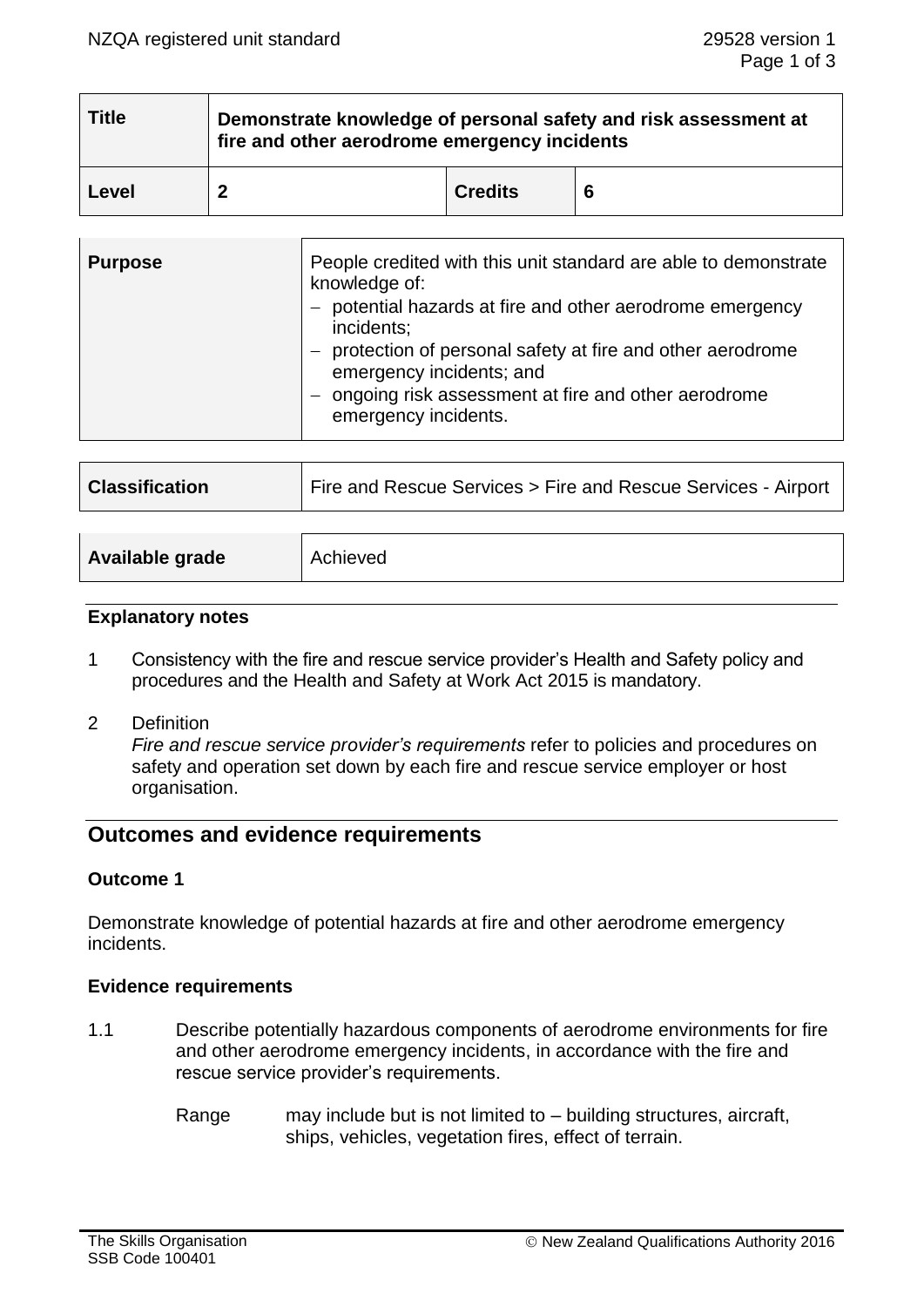- 1.2 Describe hazardous substances by referring to their labelling systems, and explain their potential hazards for fire fighters at aerodrome, in accordance with the fire and rescue service provider's requirements.
	- Range may include but is not limited to New Zealand class labels, United Nations number and class, Hazchem action guides, codes, Hazchem codes.

# **Outcome 2**

Demonstrate knowledge of protection of personal safety at fire and other aerodrome emergency incidents.

### **Evidence requirements**

- 2.1 Explain selection and use of personal protective equipment at various aerodrome incident types in accordance with the fire and rescue service provider's requirements.
- 2.2 Describe measures taken to protect against injury and over exposure to radiant heat in accordance with the fire and rescue service provider's requirements.
- 2.3 Describe signs and symptoms of metabolic overheating in accordance with the fire and rescue service provider's requirements.
- 2.4 Describe preventative measures taken to combat metabolic overheating in accordance with the fire and rescue service provider's requirements.

Range before and/or during.

- 2.5 Describe measures taken to protect against smoke inhalation in accordance with the fire and rescue service provider's requirements.
- 2.6 Explain communication requirements on the aerodrome incident ground in accordance with the fire and rescue service provider's requirements.

## **Outcome 3**

Demonstrate knowledge of ongoing risk assessment at fire and other aerodrome emergency incidents.

### **Evidence requirements**

- 3.1 Describe the ongoing process of hazard identification in accordance with the fire and rescue service provider's requirements.
	- Range may include but is not limited to traffic, heat, electricity, smoke, environment, falling debris, weakened structures, people.
- 3.2 Assess risk presented by a hazard at an aerodrome fire or other emergency incident in accordance with the fire and rescue service provider's requirements.